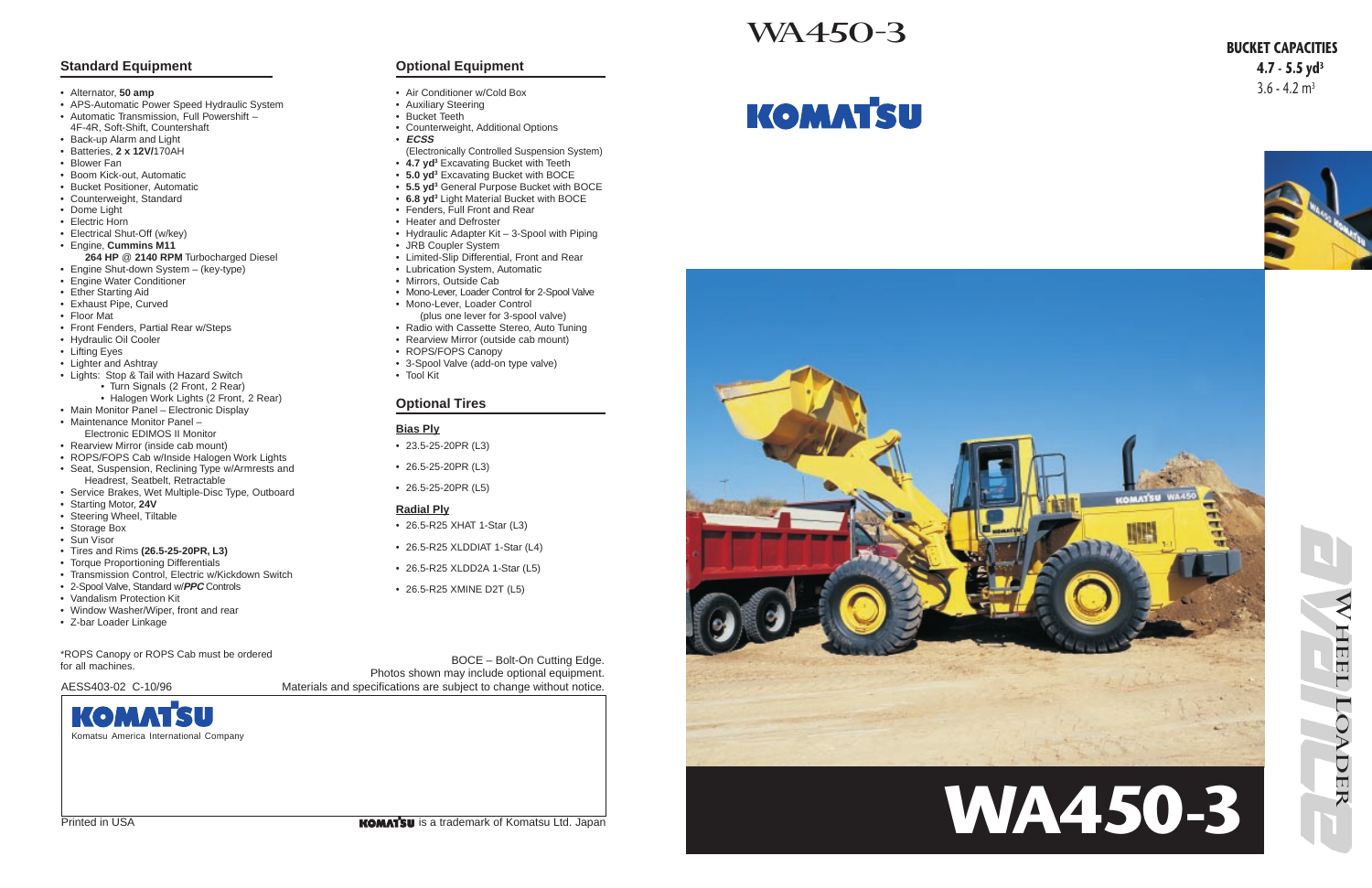# **H u m a n F i r s t**



# **WA450-3** WHEEL LOADER

**Bucket Capacities: 4.7 - 5.5 yd3**  $3.6 - 4.2$  m<sup>3</sup>

**Flywheel Horsepower: 264 HP @ 2140 RPM**

**Operating Weight: 49,350 lb** 22385 kg

# **• Operator Comfort**

All controls are ergonomically designed so that operator fatigue is minimized. The new *Avance* Dash-3 technology has the comfort of a luxury car with the productivity of a state-of-the-art wheel loader.





# **Dimensions**

#### **Weight Changes**

| <b>Bucket Type</b>           |                  | <b>General Purpose</b><br>w/Bolt-on Cutting Edge |                   | Excavating<br>w/Bolt-on Cutting Edge |                   | Excavating<br>w/Teeth        |                   |
|------------------------------|------------------|--------------------------------------------------|-------------------|--------------------------------------|-------------------|------------------------------|-------------------|
| <b>Bucket Capacity</b>       | <b>SAE Rated</b> | $5.5$ yd <sup>3</sup>                            | 4.2 $m3$          | 5.0 yd <sup>3</sup>                  | $3.8 \text{ m}^3$ | 4.7 $\mathsf{v}\mathsf{d}^3$ | $3.6 \text{ m}^3$ |
|                              | <b>Struck</b>    | 4.7 $yd^3$                                       | $3.6 \text{ m}^3$ | 4.3 $yd^3$                           | $3.3 \text{ m}^3$ | 4.1 $yd^3$                   | $3.1 \text{ m}^3$ |
| <b>Bucket Width</b>          |                  | 10'5"                                            | 3170 mm           | 10'5"                                | 3170 mm           | 10'6"                        | 3190mm            |
| <b>Bucket Weight</b>         |                  | 4,610 lb                                         | 2035 kg           | 4,850 lb                             | 2200 kg           | 4,700 lb                     | 2130 kg           |
| <b>Static Tipping Loads</b>  | Straight         | 39,303 lb                                        | 17865 kg          | 38,460 lb                            | 17445 kg          | 38,615 lb                    | 17515 kg          |
|                              | Full Turn (40°)  | 34,115 lb                                        | 15475 kg          | 33,255 lb                            | 15085 kg          | 33,410 lb                    | 15155 kg          |
| Dump Clearance, max.         |                  |                                                  |                   |                                      |                   |                              |                   |
| height and 45° dump angle    |                  | 10'1"                                            | 3065 mm           | 10'3"                                | 3115 mm           | 9'10"                        | 2990 mm           |
| Reach at 7' 2130 mm          |                  |                                                  |                   |                                      |                   |                              |                   |
| and 45° dump angle           |                  | 5'11"                                            | 1795 mm           | 5'9"                                 | 1755 mm           | 5'11"                        | 1805 mm           |
| Reach at max. height and     |                  |                                                  |                   |                                      |                   |                              |                   |
| $45^\circ$ dump angle        |                  | 3'10"                                            | 1175 mm           | 3'8"                                 | 1125 mm           | 4'                           | 1220 mm           |
| Height to hinge pin          |                  | 13'11"                                           | 4235 mm           | 13'11"                               | 4235 mm           | 13'11"                       | 4235 mm           |
| <b>Operating Height</b>      | Fully raised     | 19'2"                                            | 5835 mm           | 19'0"                                | 5790 mm           | 19'0"                        | 5790 mm           |
| <b>Overall Length</b>        | Bucket ground    | 27'6"                                            | 8390 mm           | 27'4"                                | 8340 mm           | 27'10"                       | 8480 mm           |
| Bucket at carry              |                  | 27'4"                                            | 8340 mm           | 27'2"                                | 8290 mm           | 27'7''                       | 8410 mm           |
| Turning Radius*              |                  | 22'6"                                            | 6832 mm           | 22'5"                                | 6830 mm           | 22'7"                        | 6875 mm           |
| $0^{\circ}$<br>Digging Depth |                  | 3.3"                                             | 85 mm             | 3.3"                                 | 85 mm             | 3.7"                         | 95 mm             |
| $10^{\circ}$                 |                  | 1'0''                                            | 315 mm            | 11.8"                                | 300 mm            | 1'2"                         | 345 mm            |
| <b>Breakout Force</b>        |                  | 42,730 lb                                        | 19380 kg          | 45,190 lb                            | 20500 kg          | 49,190 lb                    | 22310 kg          |
| <b>Operating Weight</b>      |                  | 49,350 lb                                        | 22385 kg          | 49,715 lb                            | 22527 kg          | 49,560 lb                    | $22480$ kg        |

• Static tipping load and operating weight shown include lubricants, coolant, full fuel tank, ROPS cab, front fenders, optional counter-<br>weight, 26.5-25-20PR (L3) tubeless tires and operator. Machine stability and operatin and other attachments. **Do not use tire ballast with optional counterweight.** Add the following weight changes to operating weight and static tipping load.

|   |    | <b>Tires</b>                     |        | 26.5-25-20PR(L3) |
|---|----|----------------------------------|--------|------------------|
|   |    | Tread                            | 7'7''  | 2300 mm          |
|   |    | Width over tires                 | 9'10"  | 3010 mm          |
|   | A  | Wheelbase                        | 11'2"  | 3400 mm          |
|   | В  | Hinge pin height, max. height    | 13'11" | 4235 mm          |
|   | C  | Hinge pin height, carry position | 2'0''  | 610 mm           |
| Ò | D  | <b>Ground Clearance</b>          | 1'8"   | 525 mm           |
|   | F. | <b>Hitch Height</b>              | 4'1''  | 1240 mm          |
|   | F  | Overall Height, top of stack     | 11'4"  | 3450 mm          |
|   | G  | Overall Height, ROPS Cab         | 11'8"  | 3555 mm          |
|   |    |                                  |        |                  |

|                   | Change in Operating Weight |            |          | Change in Static Tipping Load |            |             |          |                |             |            |                |         |
|-------------------|----------------------------|------------|----------|-------------------------------|------------|-------------|----------|----------------|-------------|------------|----------------|---------|
| Tire & Options    |                            |            |          |                               | Straight   |             |          |                | Full Turn   |            |                |         |
|                   |                            | No Ballast |          | <b>Ballast</b>                | No Ballast |             |          | <b>Ballast</b> |             | No Ballast | <b>Ballast</b> |         |
|                   | lb                         | kq         | lb       | kg                            | lb         | kg          | lb       | kg             | lb          | kg         | lb             | kg      |
| 23.5-25-20PR(L2)  | $-1.720$                   | $-780$     | $-285$   | $-130$                        | $-1.345$   | $-610$      | -65      | $-30$          | $-1.190$    | $-540$     | $+35$          | $+15$   |
| 23.5-25-20PR(L3)  | $-1.035$                   | $-470$     | $+395$   | $+180$                        | $-805$     | $-365$      | $+475$   | $+215$         | $-715$      | $-325$     | $+505$         | $+231$  |
| 26.5-25-20PR(L3)  | 0                          |            | $+2.160$ | $+980$                        | $\Omega$   | 0           | $+2.380$ | $+1080$        | 0           | 0          | $+2.195$       | $+995$  |
| 26.5-25-20PR(L4)  | $+575$                     | $+260$     | $+2.735$ | $+1240$                       | $+460$     | $+210$      | $+2.845$ | $+1290$        | $+405$      | $+185$     | $+2.600$       | $+1180$ |
| 26.5-25-20PR(L5)  | $+1.675$                   | $+760$     | $+3.835$ | $+1740$                       | $+1.320$   | $+600$      | $+3,705$ | +1680          | $+1,155$    | $+525$     | $+3,350$       | $+1520$ |
| Opt. Cwt. Removed | -880 lb                    |            |          | -400 ka                       |            | $-2.225$ lb |          | $-1010$ kg     | $-1,860$ lb |            |                | -845 kg |

**•** All dimensions, weights and performance values based on SAE J-732C and J-742B standards. \*Turning radius measured at bucket at carry position, outside corner of bucket.



▼

▼

ட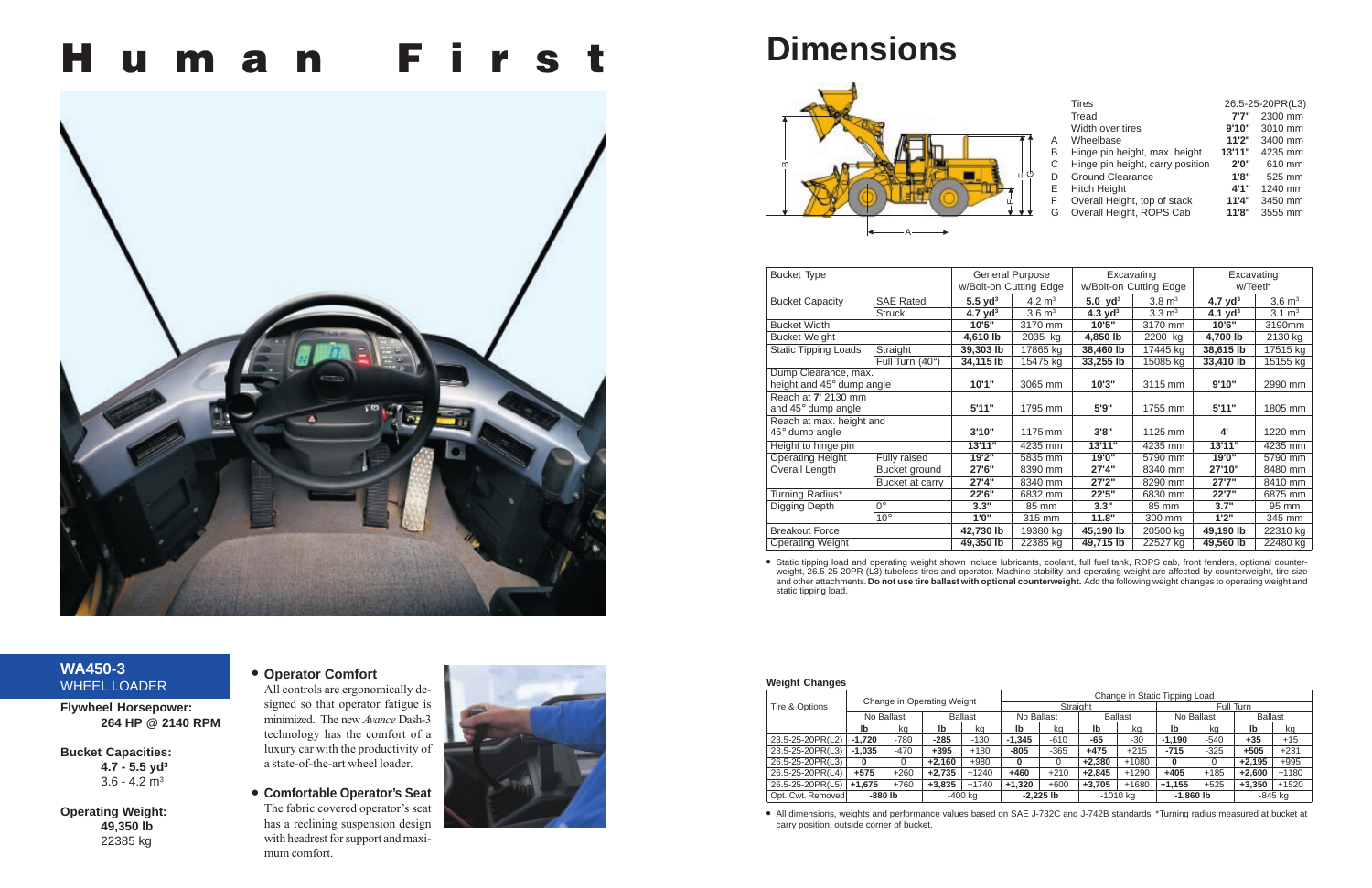

#### **• Easy Maintenance**

The *EDIMOS II* (Electronic Display Monitoring System) instrument gauge cluster has a well-equipped diagnostic display and a functional design. Main and maintenance monitors are conveniently located and highly visible on the instrument panels for a quick view of all critical machine functions.



#### **• Light-touch Operations**

The work equipment uses a hydraulic pilot *PPC* (Proportional Pressure





### **• Automatic Transmission**

Automatic shift control gives the operator maximum control with minimum effort. The transmission hold switch allows the operator to select either automatic or manual shifting. The unique combination of the hold and kickdown switches, located on the hydraulic boom lever, offers the operator the optimum control in all conditions.

WHEEL LOADER **WHEEL LOADER WA450-3 WA450-3**

### **• Unique Two-Lever Design** Komatsu's two-lever design makes shifting gears effortless. The gear shift levers are designed to be adjustable in length and customized to the operator. Therefore, the operator can shift gears without removing a hand from the steering wheel; a feature unique to Komatsu.



**• Low Vibration and Noise**

The floor is supported by viscous dampening hydro-mounts. Hydromounts feature a rubber housing filled with silicon oil to dampen vibration and noise. In addition, all hydraulic equipment is mounted on high-resistance rubber to further minimize vibration and noise.





## **• Dependable Braking System**

Z-bar loader linkage is designed for maximum rigidity and offers powerful breakout. Rap-out loader linkage design enables shock dumping for removing sticky materials. Sealed loader linkage pins with dust seals extend greasing intervals. The bucket is made of high-tensile-strength steel.

> The service brake system employs two independent hydraulic brake circuits. In addition, the service brake system and parking brake are the wet disc type. Wet disc brakes are fully sealed, locking out contaminants and are adjustment-free.

> Since the braking system does not use air, water corrosion is not a problem. There is a reduction in pedal effort and charging time after engine start-up.





#### Horsepower Rating @ 2140 RPM

**HP** kW

| НP | kW  |
|----|-----|
|    | 216 |
|    | 197 |

| 13<br>⌒<br>F. |  |
|---------------|--|
| . .           |  |

Meets 1996 EPA emission regulations.

Gear pump-driven force-lubrication with full-flow filters. All filters are spin-on type for easy maintenance. Dry, 2-stage Cyclopac® air cleaner for longer element service intervals. **24V**/7.5 kW electric starting motor; **24 V**/50 A alternator, 2 x **12 V**/170 AH batteries.

# **SERVICE REFILL CAPACITIES**

| Cooling system  14.5 gal   | 55 ltr.  |
|----------------------------|----------|
| Fuel tank 100.6 gal        | 381 ltr. |
|                            | 34 ltr.  |
| Hydraulic system  54.4 gal | 206 ltr. |
| Differential, final drive  |          |
| (each axle)  17.2 gal      | 65 ltr   |
| Torque converter and       |          |
| transmission  17.2 gal     | 65 ltr.  |



The use of a PPC hydraulic control valve offers lighter operating effort for the work equipment control levers. The reduction in the lever force and travel makes it easy to operate the work equipment.

#### **Control positions:**

Boom Raise, hold, lower and float Bucket Roll-back, hold and dump



# **BOOM & BUCKET**

Center-pivot frame articulation. Full-hydraulic power assisted steering independent of engine RPMs. A wide articulation angle of 40° on each side allows a minimum turning radius of **22'5"** 6845 mm at the outside corner of the bucket with bolt-on cutting edge.





| • Bore x Stroke  4.9" 125 mm x 5.8" 147 mm           |  |
|------------------------------------------------------|--|
| • Piston displacement 661 in <sup>3</sup> 10.88 ltr. |  |
| • Governor  All-speed mechanical                     |  |
|                                                      |  |

3-element, single-stage, single-phase torque converter. Full powershift, countershaft type transmission. An auto-shift transmission is standard. A modulating function assures shockless speed and directional changes without braking. An electrically-controlled transmission allows fingertip control with speed and directional change levers. A neutral safety circuit allows starting only when the directional control lever is in neutral. The transmission kickdown switch allows the operator to downshift from second to first gear without taking a hand off the work control levers. The combination of the kickdown switch and the auto-shift allows the best load and carry operations. **Travel**

|                          |  | Speed* Forward |  |  |  | Reverse                                   |
|--------------------------|--|----------------|--|--|--|-------------------------------------------|
| 1st                      |  |                |  |  |  | 4.1 MPH 0- 6.6 km/h 4.2 MPH 0- 6.8 km/h   |
| 2nd                      |  |                |  |  |  | 7.6 MPH 0-12.3 km/h 8.0 MPH 0-12.8 km/h   |
| 3rd                      |  |                |  |  |  | 13.5 MPH 0-21.8 km/h 14.1 MPH 0-22.7 km/h |
| 4th                      |  |                |  |  |  | 21.1 MPH 0-34.0 km/h 22.4 MPH 0-36.0 km/h |
| *with 26.5-25-20 PR (L3) |  |                |  |  |  |                                           |

Four-wheel drive system. Full-floating front axle is fixed to the front frame. Center-pin supported, fullfloating rear axle has 30°oscillation. Spiral bevel gear for reduction and planetary gear for final reduction. Front and rear torque proportioning differentials minimize tire slippage on soft or wet terrain.





The dual hydraulic speed system makes it possible to reduce cycle times.

- Powerful rim pull is maintained when entering the pile, so the digging capacity is increased.
- Boom speed is increased while raising the boom to minimize cycle time.

| Capacity (discharge flow) @ engine 2140 RPM |              |              |
|---------------------------------------------|--------------|--------------|
| Loader Pump                                 | 79.8 gal/min | 302 ltr./min |
| <b>Steering Pump</b>                        | 44.4 gal/min | 168 ltr./min |
| Switch Pump                                 | 32.2 gal/min | 122 ltr./min |
| Pilot Pump                                  | 16.4 gal/min | 62 ltr./min  |
| (Gear Type Pumps)                           |              |              |

#### **Relief valve setting:**

| Loader | 3000 PSI 210 kg/cm <sup>2</sup> |
|--------|---------------------------------|
|        |                                 |

#### **Control valves:**

A 2-spool type control valve and a steering valve with a demand valve provides the optimum flow.

#### **Hydraulic Number of**

| cylinders cylinders |               | <b>Bore</b> | <b>Stroke</b>            |
|---------------------|---------------|-------------|--------------------------|
| Boom                |               |             | 7.1" 180 mm 30.0" 764 mm |
| <b>Bucket</b>       | 1.            |             | 7.9" 200 mm 21.7" 550 mm |
| Steering            | $\mathcal{P}$ |             | 3.9" 100 mm 17.3" 440 mm |

Hydraulic cycle time (rated load in bucket): Total **11.3 sec.** Raise ... **6.2 sec.**/Dump ... **1.4 sec.**/Lower (empty) **3.7 sec.**

# **Specifications**



**Service brakes:** Hydraulically actuated, outboardmounted, wet disc brakes actuate all four wheels. Two brake pedals are provided. Either can be used for normal braking; however, the left pedal can also be used for braking and transmission neutralizing simply by actuating a switch.

**Parking brake:** Spring applied, hydraulically released, wet disc type, located inside the transmission case (adjustment-free).